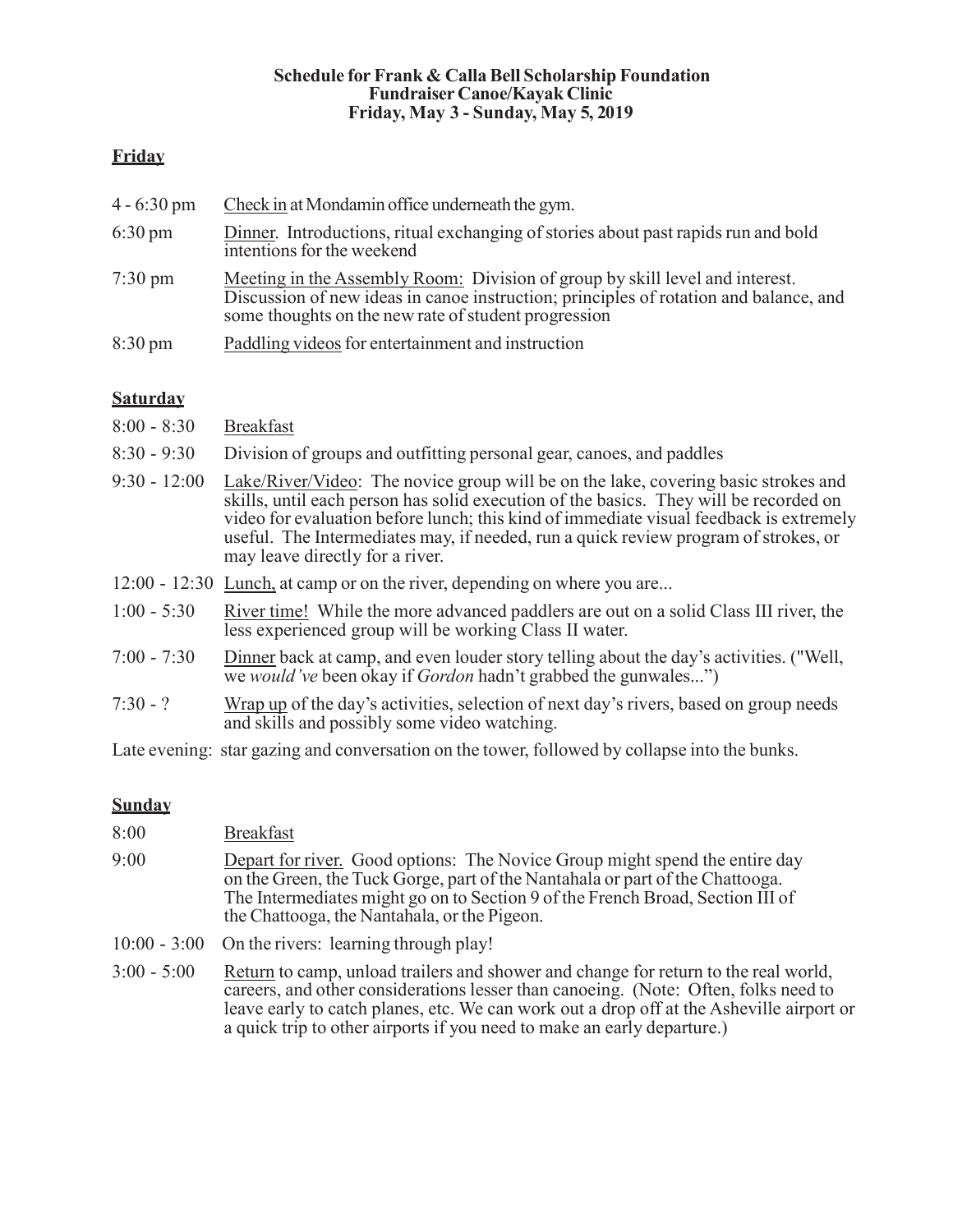# Canoe/Kayak Clinic Application and Information Sheet May 3 – May 5, 2019

| <u> 1989 - Johann Barbara, martin amerikan basal dan berasal dalam basal dalam basal dalam basal dalam basal dala</u> |                                                                                                               |
|-----------------------------------------------------------------------------------------------------------------------|---------------------------------------------------------------------------------------------------------------|
| City, St., Zip:                                                                                                       |                                                                                                               |
|                                                                                                                       | Phone: Email: Email:                                                                                          |
|                                                                                                                       |                                                                                                               |
|                                                                                                                       | Will you be here for dinner at 6:30 Friday night? (If you say "yes", and plans change, please let us know! If |
|                                                                                                                       | you're going to be late and would like us to save food, let us know!) _____________________________           |
|                                                                                                                       |                                                                                                               |
| Age: _____(Just write "adult" if you prefer!)                                                                         |                                                                                                               |
|                                                                                                                       |                                                                                                               |
|                                                                                                                       |                                                                                                               |
| How many days a year do you paddle?                                                                                   |                                                                                                               |
|                                                                                                                       |                                                                                                               |
|                                                                                                                       |                                                                                                               |
|                                                                                                                       | What kind of boat (canoe, kayak, C-1) do you paddle most? _______________________                             |
| What kind of boat do you want to paddle in the clinic? __________________________                                     |                                                                                                               |
| What are your objectives for this clinic?                                                                             |                                                                                                               |
|                                                                                                                       |                                                                                                               |

Mail to: Fax to:<br>PO Box 8 828-696 Tuxedo NC 28784 **Email to:** 

828-696-8895 kim@mondamin.com